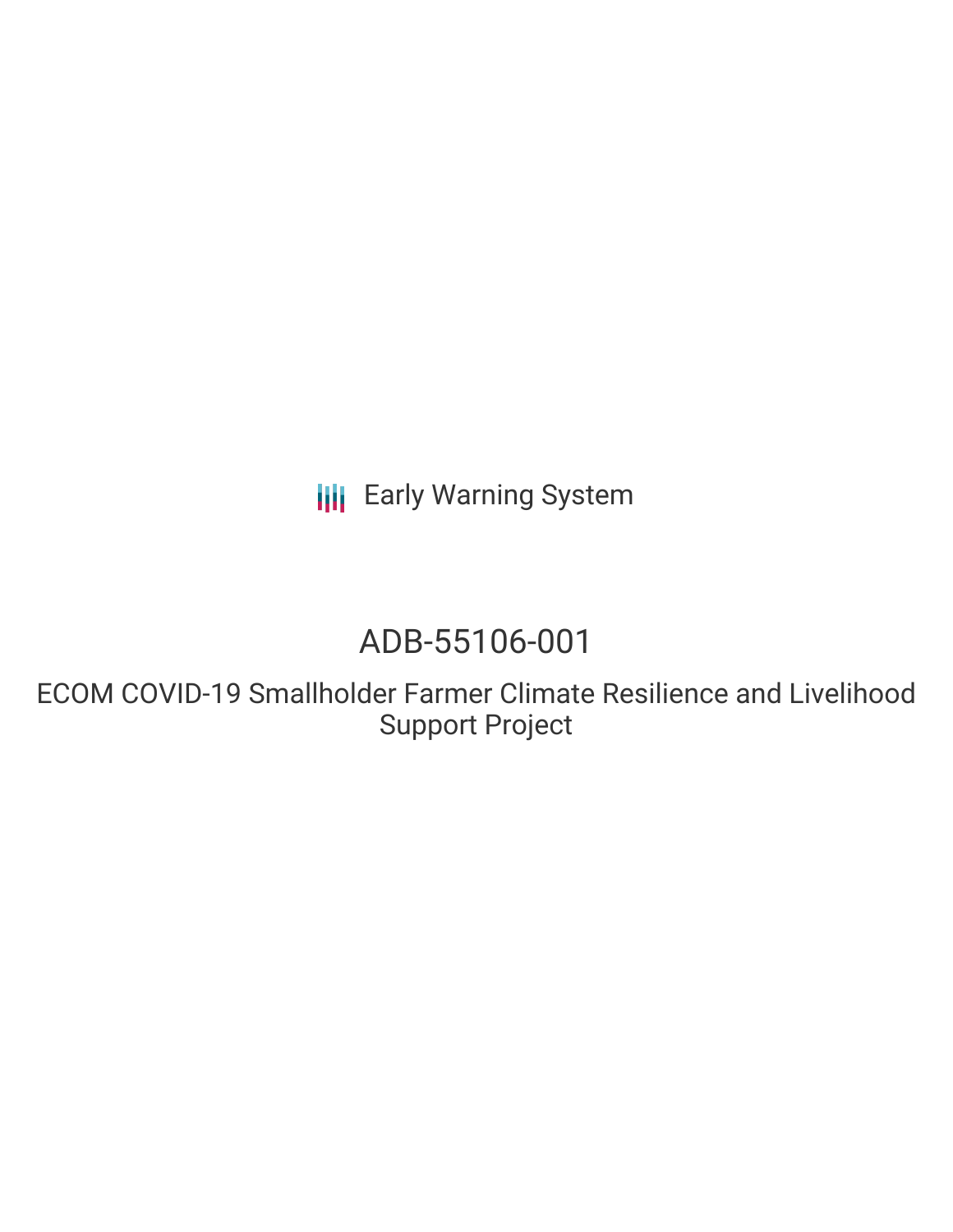

#### **Quick Facts**

| <b>Countries</b>               | India, Indonesia, Papua New Guinea, Vietnam                           |
|--------------------------------|-----------------------------------------------------------------------|
| <b>Financial Institutions</b>  | Asian Development Bank (ADB)                                          |
| <b>Bank Risk Rating</b>        | С                                                                     |
| <b>Voting Date</b>             | 2021-12-14                                                            |
| <b>Borrower</b>                | ECOM Agroindustrial Asia Pte. Ltd., ECOM Agroindustrial Corp. Limited |
| <b>Sectors</b>                 | Agriculture and Forestry, Climate and Environment                     |
| Investment Type(s)             | Loan                                                                  |
| <b>Investment Amount (USD)</b> | $$60.00$ million                                                      |
| <b>Loan Amount (USD)</b>       | $$60.00$ million                                                      |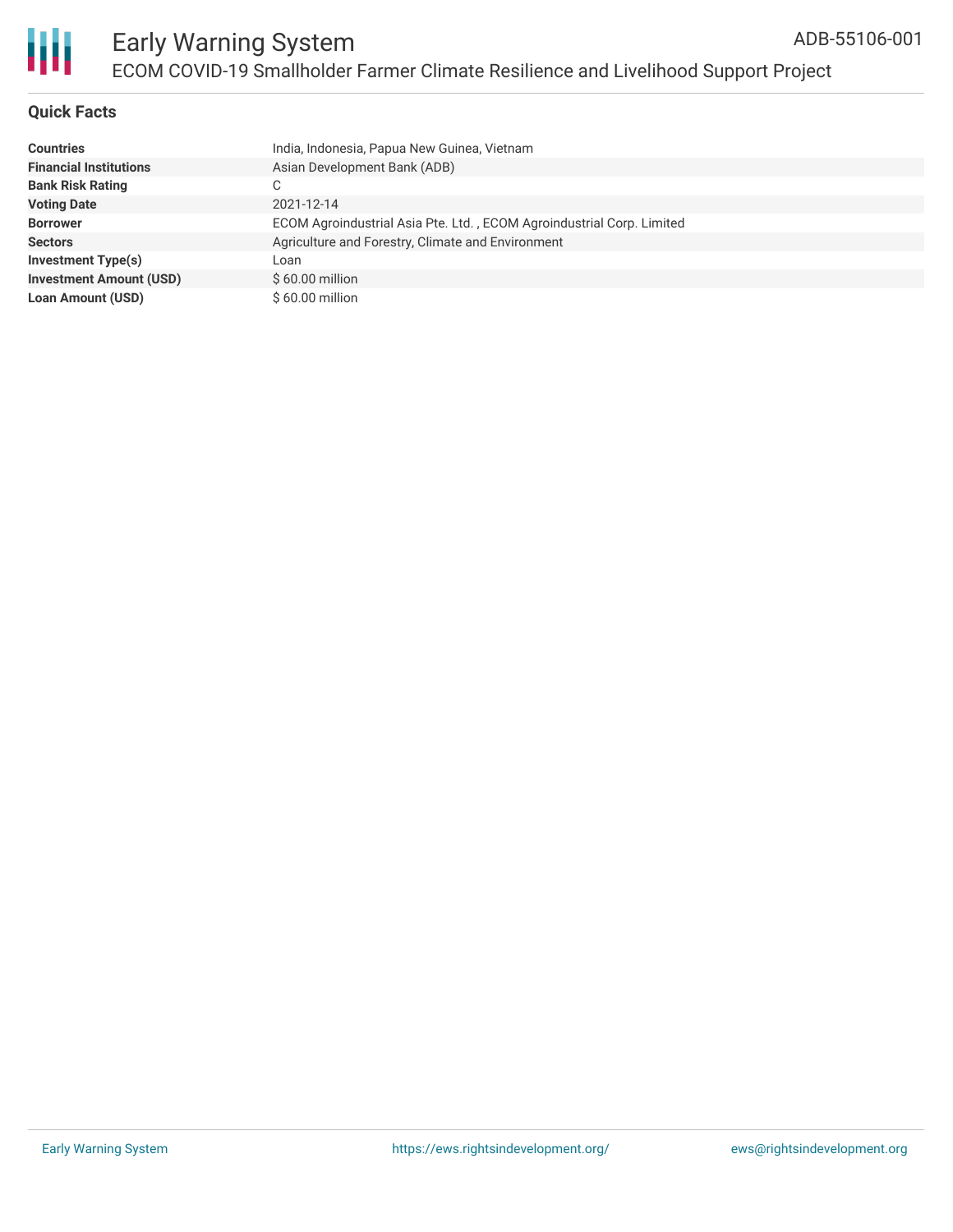

#### **Project Description**

According to ADB documents, the prposed investment is a loan of up to \$60,000,000, in United States dollars, to ECOM Agroindustrial Corp. Limited (EACL) and to ECOM Agroindustrial Asia Pte. Limited (EAA) for the Ecom COVID-19 Smallholder Farmer Livelihood Support Project in Viet Nam, India, Indonesia, and Papua New Guinea (PNG). The report also describes the proposed administration of a concessional loan of up to \$1,200,000 to be provided by the Australian Climate Finance Partnership (ACFP)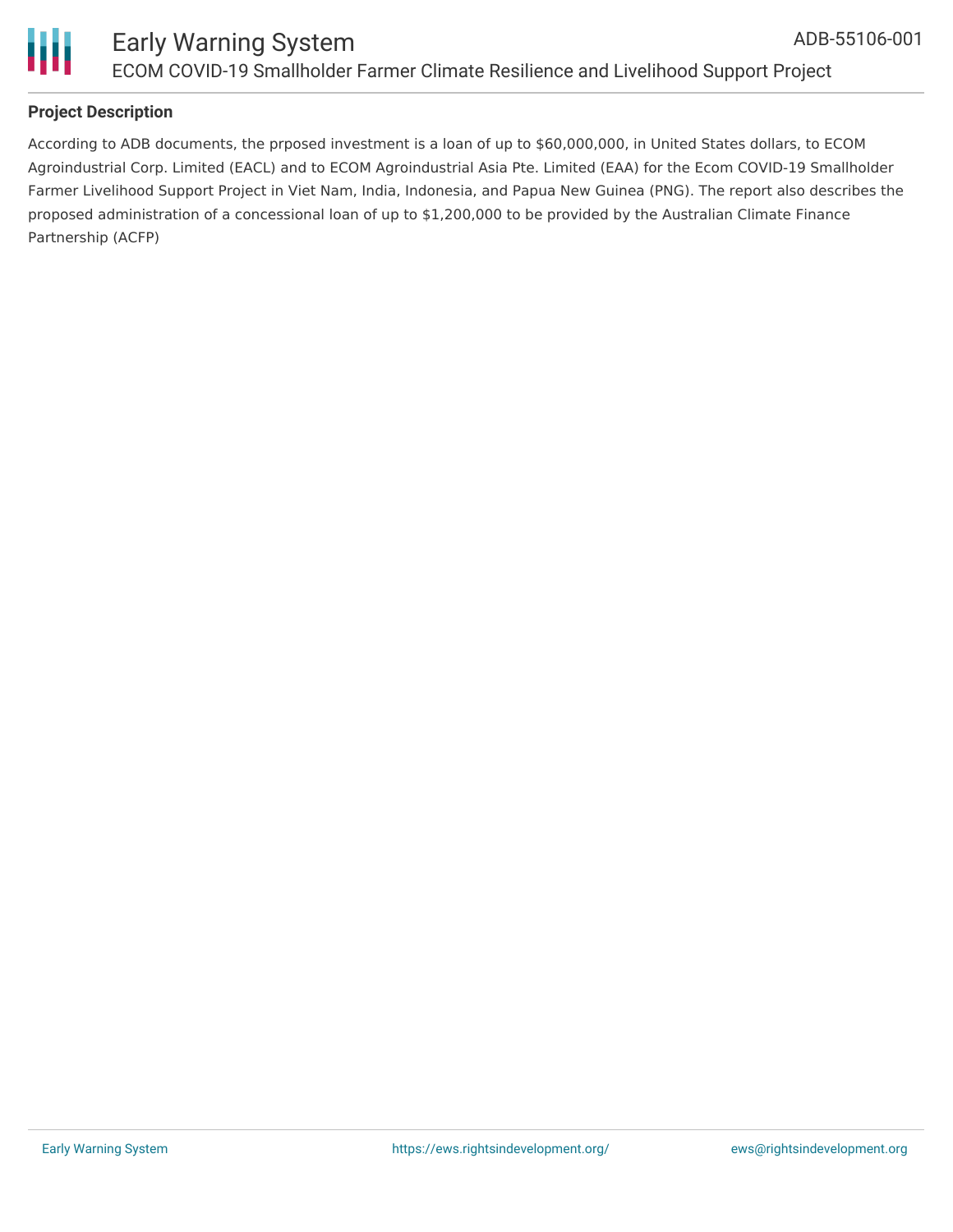

#### **Investment Description**

Asian Development Bank (ADB)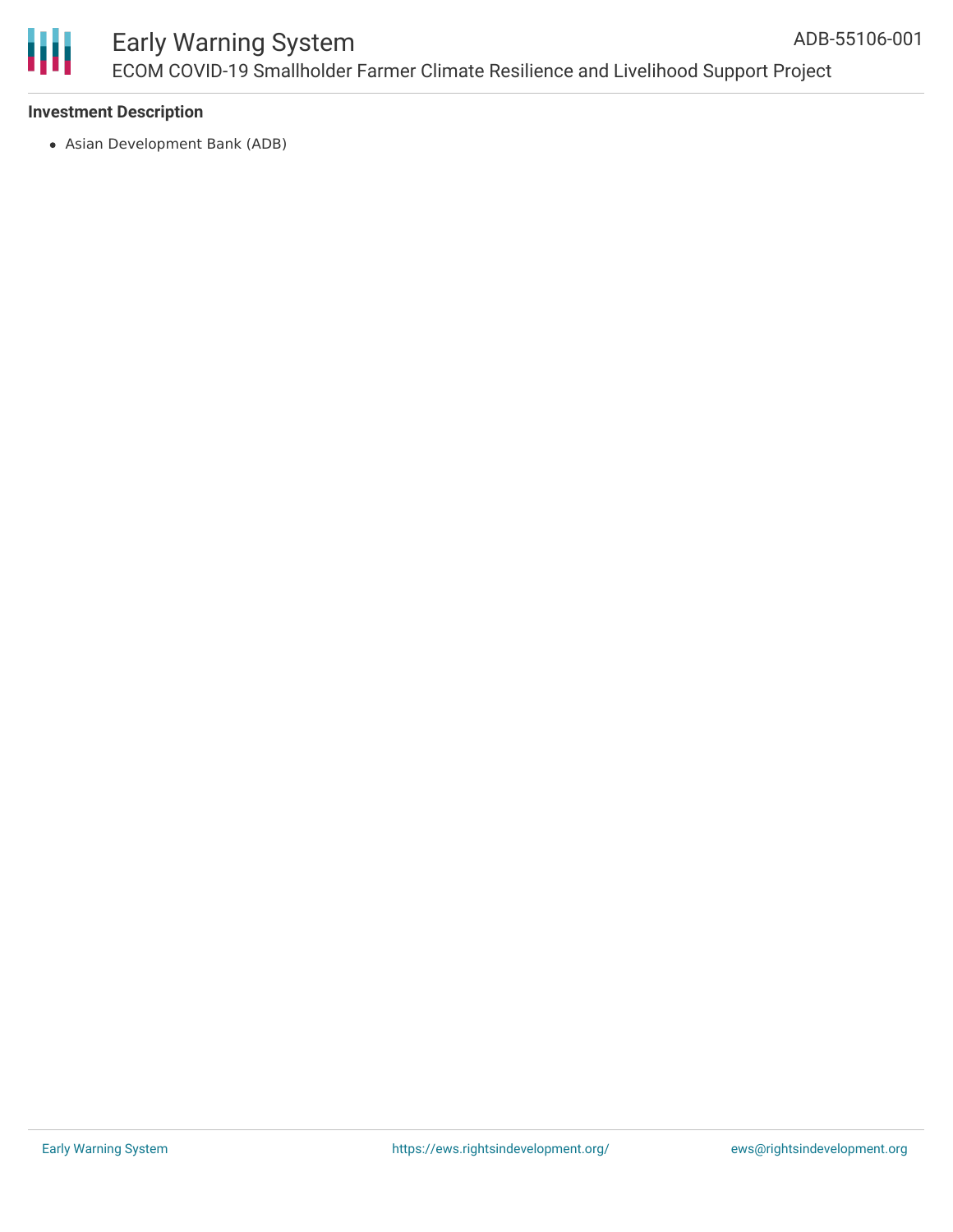

## Early Warning System

ECOM COVID-19 Smallholder Farmer Climate Resilience and Livelihood Support Project

| <b>Private Actor 1</b> | <b>Private Actor</b><br>1 Role | <b>Private Actor</b><br><b>Sector</b> | <b>Relation</b>          | <b>Private Actor 2</b>              | <b>Private Actor</b><br>2 Role | <b>Private Actor</b><br>2 Sector |
|------------------------|--------------------------------|---------------------------------------|--------------------------|-------------------------------------|--------------------------------|----------------------------------|
|                        | -                              | $\overline{\phantom{0}}$              | $\overline{\phantom{a}}$ | <b>ECOM Agroindustrial Asia Ltd</b> | Client                         | $\overline{\phantom{a}}$         |
|                        | -                              | $\sim$                                |                          | <b>ECOM Agroindustrial Corp Ltd</b> | Client                         | -                                |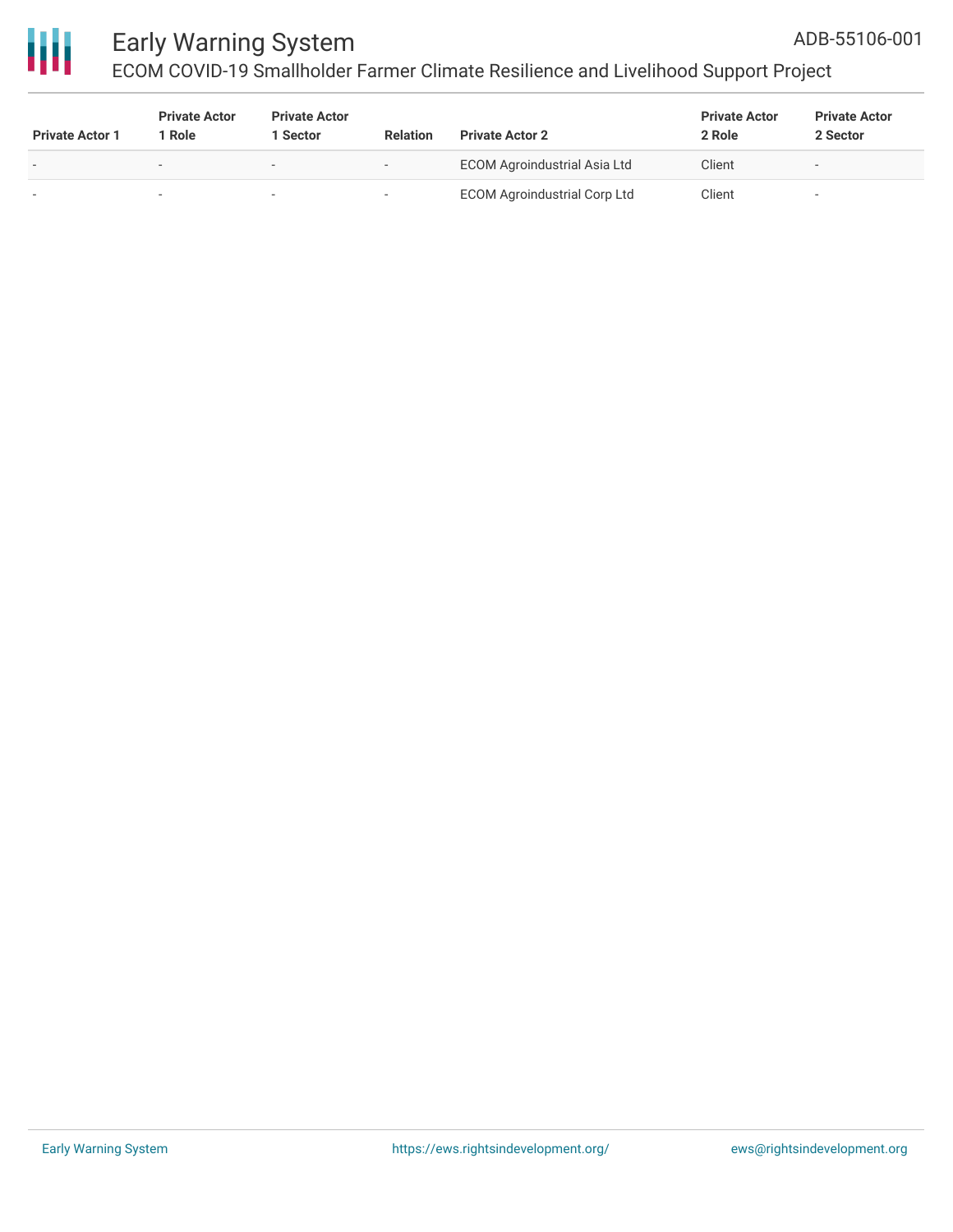#### **Contact Information**

No contact details were provided at the time of disclosure.

#### ACCESS TO INFORMATION

You can submit an information request for project information at: https://www.adb.org/forms/request-information-form

ADB has a two-stage appeals process for requesters who believe that ADB has denied their request for information in violation of its Access to Information Policy. You can learn more about filing an appeal at: https://www.adb.org/site/disclosure/appeals

#### ACCOUNTABILITY MECHANISM OF ADB

The Accountability Mechanism is an independent complaint mechanism and fact-finding body for people who believe they are likely to be, or have been, adversely affected by an Asian Development Bank-financed project. If you submit a complaint to the Accountability Mechanism, they may investigate to assess whether the Asian Development Bank is following its own policies and procedures for preventing harm to people or the environment. You can learn more about the Accountability Mechanism and how to file a complaint at: http://www.adb.org/site/accountability-mechanism/main.